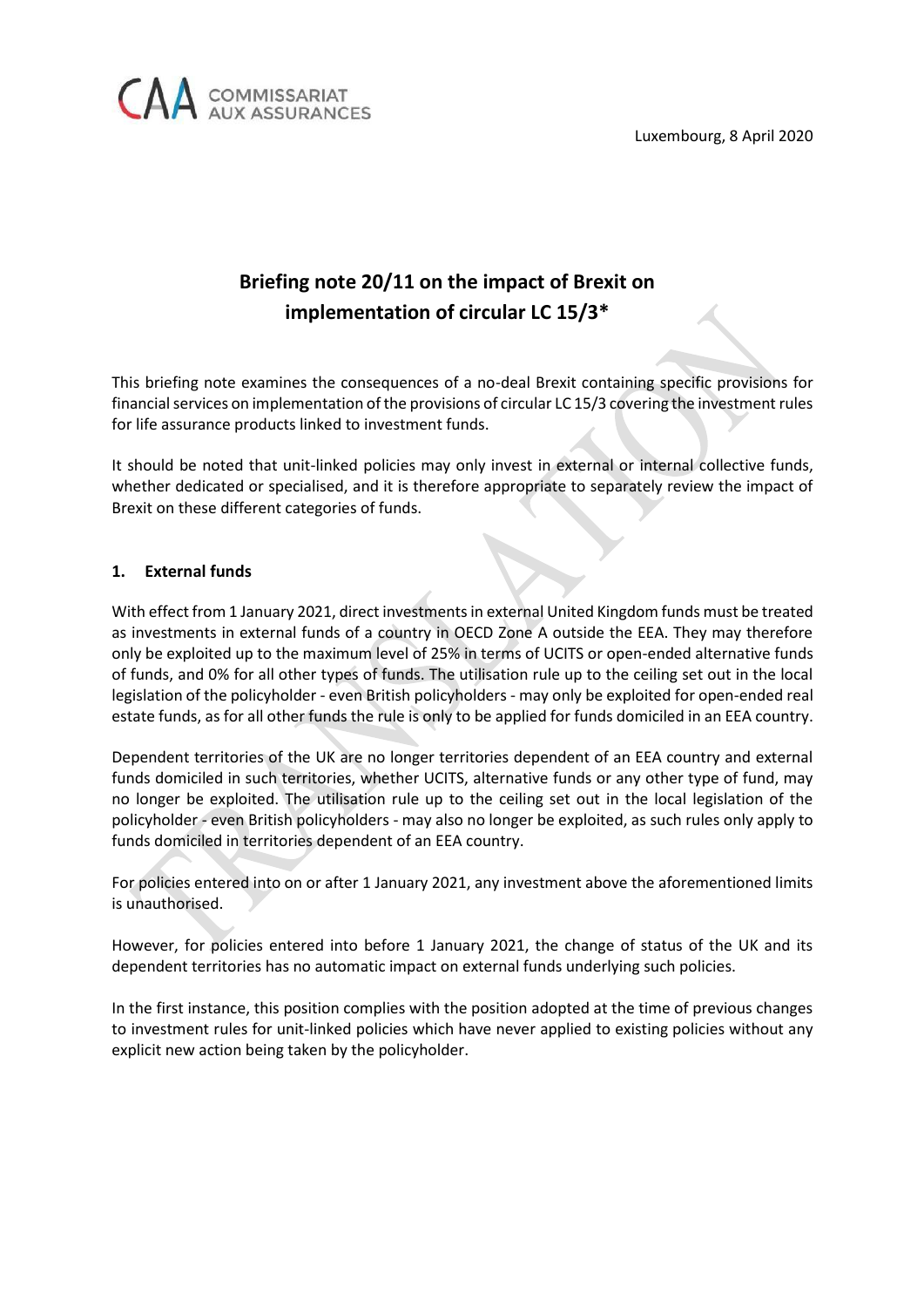The new investment rules could subsequently conflict with the general or special conditions of the policy. This would apply, for example, to a policy where the general conditions allow for the investment of premiums, including future premiums, in a set of funds stated on a list submitted at the commencement of the policy yet without enabling the insurer to subsequently apply restrictions to the list.

Even in the absence of formal provisions, the CAA deems that the investment rules in existence when taking out the policy and notified to the policyholder form part of all the provisions on the basis of which the policyholder has given their approval. Any modification during the term of the policy would breach the duty of good faith which must govern the execution of all policies.

Any retroactive application of ineligibility or restricted eligibility conditions to fund units held in the portfolio before 1 January 2021 would raise the question of compliance with the policyholder's decisions, always assuming that the assets of the portfolio were selected in compliance with circular 15/3 and in accordance with the investment policy defined by the client. Their inclusion and maintenance within the policy form part of the rights and obligations emanating from the policy.

For all these reasons, the CAA deems that the investment rules applicable on or before 31 December 2020 shall continue to apply even after this date for all ongoing policies.

However, the CAA also deems that the new classification of UK funds for new policies with investment thresholds consequently revised downwards constitute for holders of ongoing policies an important factor in the assessment of the investment risks, and must therefore be notified to such policyholders. Such notification should be accompanied by a proposal to switch to one or more EEA vehicles offering investment strategies similar to those of UK funds or of its dependent territories within the portfolio. It is also permissible to offer at the same time full application of the post-Brexit investment rules taking into account the new status of the UK and its dependent territories.

Should you not reply to, or reject this proposal, the pre-Brexit rules shall continue to apply to ongoing policies. The insurance company may notably not refuse to maintain UK fund units or to acquire further such units on the sole basis that the thresholds of the post-Brexit regime would be exceeded.

## **2. Internal collective funds**

Regarding investments in internal collective internal funds, issuers located in the UK are to be treated as issuers of a Zone A OECD country from 1 January 2021, and those of dependent territories of the UK are to be treated as issuers outside Zone A of the OECD.

Internal collective funds created on or after 1 January 2021 must treat the securities issued by UK issuers or issuers of its dependent territories in line with the classification of the country and its territories.

Internal collective funds created on or before 31 December 2020 may continue to be managed under the pre-Brexit classification, but may only be used as a vehicle for insurance policies which were themselves created before the aforementioned deadline.

Where a internal collective fund created on or before 31 December 2020 is also to be used as a vehicle for policies issued after this date, its investment policy must be adapted in advance.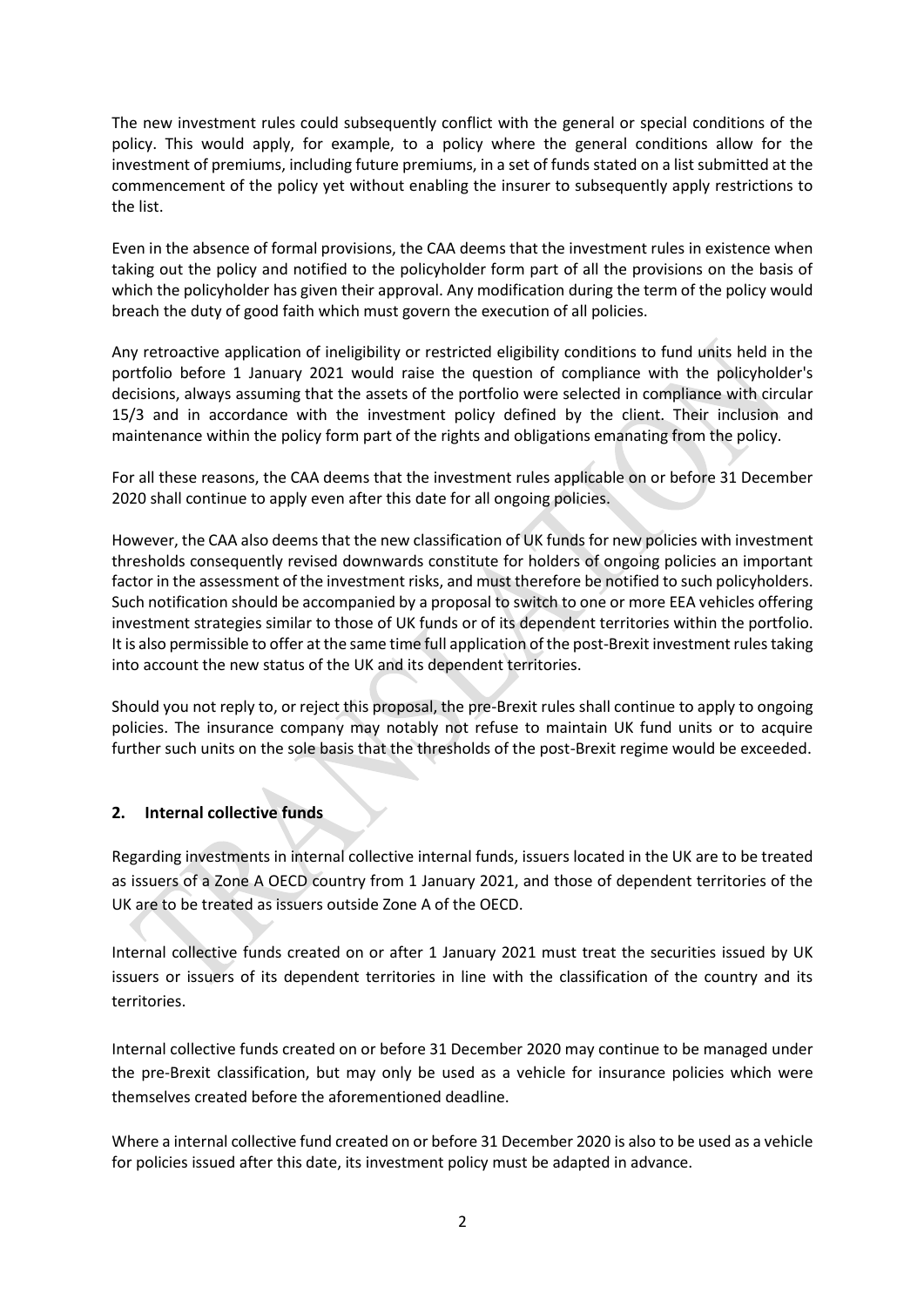This gives rise to 3 possible scenarios.

Firstly, the new policy remains compatible with the description previously provided by the policyholder. To avoid any subsequent dispute, in such cases the CAA recommends the situation to be communicated to both the relevant policyholders and the CAA.

Secondly, the new policy is no longer compatible with the description previously provided by the policyholder, but is possible under subparagraph 5.1.4 of LC 15/3. The provisions of this subparagraph must then be complied with, including those relating to the change being notified to the CAA.

Lastly, the new policy is no longer compatible with the description previously provided by the policyholder and is not possible under subparagraph 5.1.4 of LC 15/3. In such cases, the previous fund must be maintained for existing policyholders and a new fund must be established for new policies.

## **3. Internal dedicated funds or specialised insurance funds**

Regarding investments in internal dedicated funds and specialised insurance funds, issuers located in the UK are to be treated as issuers of a Zone A OECD country from 1 January 2021, and those of dependent territories of the UK are to be treated as issuers outside Zone A of the OECD.

For internal dedicated funds or specialised insurance funds created on or after 1 January 2021, the securities issued by UK issuers or by any of its dependent territories will be treated in line with the new classification of such countries and territories. This rule shall apply independently of the question of establishing if the dedicated fund is created for a policy concluded before or after 1 January 2021.

In practice, the new status of the UK will only affect dedicated funds of types A and B, with type C and D funds able to invest without limit in all assets set out in Annex 1 of circular LC 15/3. For dependent territories, on the other hand, units of alternative funds issued by issuers located in such territories may not be considered to be covered by Annex 1 and are therefore no longer accessible by clients investing in a dedicated fund of type C. Only dedicated funds of type D may continue to exploit this possibility.

Dedicated funds created on or before 31 December 2020 must continue to be managed under the pre-Brexit classification, unless instructed otherwise by the client.

For holders of policies invested in existing dedicated funds, the CAA deems that the new classification of UK financial instruments for new dedicated funds, with investment thresholds consequently revised downwards, constitutes an important factor in the assessment of the investment risks, and must therefore be notified to such policyholders and their asset managers, as applicable. It is the responsibility of the policyholder and their investment advisor to assess the merits of modifying the investment policy.

For the Management Committee

Claude WIRION, Director